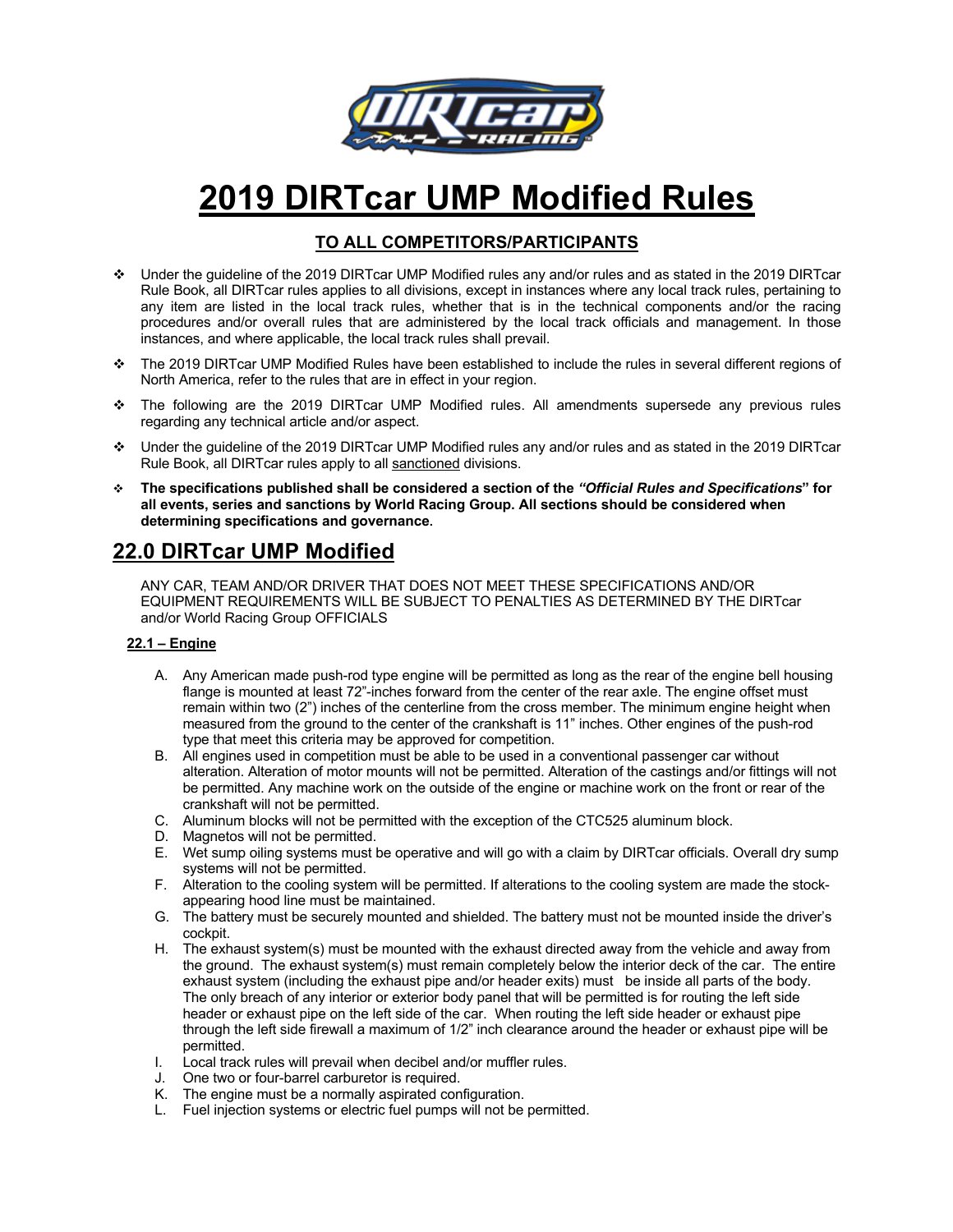M. There may be specific engine rules issued for each region of North America that deviate from the standard UMP Modified Engine rules included herein.

#### **22.1.1 – Engine Claims**

- A. Any qualified UMP Modified competitor has the right to claim any engine provided they follow the specifications as set forth by the rules herein. To begin the claim a \$550.00 fee, plus the agreement to an engine exchange in addition to \$50.00 for the tow truck operator. All claims do not include: flywheel, clutch, pressure plate, bell housing, headers, carburetor, starter, fan & pulleys, motor mount, sending units and switches for oil pressure and water temperature, carburetor adaptor, clutch ball, clutch arm, throw out bearings, dip stick, water pump, distributor, plug wires or fuel pump.
- B. Any competitor who processes a claim must have taken the checkered flag in the feature race and have finished the feature race on the 'lead lap'. The claim must be presented in cash or certified check to promoter or designated DIRTcar official within five (5) minutes after the completion of the feature race. The driver must have the claim payment and his/her DIRTcar current/valid membership and claim card available. A third party cannot provide these items to the claiming driver. (Yearly membership runs from January 1 through December 31.) All claims, positive or negative, must be reported immediately to DIRTcar headquarters by the event promoter and/or chief steward of the event. Drivers will only have the ability to make two (2) claims in any UMP Modified season. A driver can claim another driver's engine only once during the year. Only the engine of the event winner can be claimed. In case of multiple claims on the same engine, the engine will go to a qualified driver who finished the furthest back in the field on the lead lap. Drivers may not claim an engine if he/she has spun out and caused a caution period. If a claim is refused, the claim is not held against the claiming driver. The claim rule is intended to maintain cost effectiveness and a level playing field in the UMP Modified division.
- C. Any driver making a claim must drive his/her car immediately after the finish of the feature, under its own power, directly to the claiming area. Only drivers and officials will be permitted in the claim area. The claim area must be designated by the promoter to all drivers at the driver's meeting prior to the feature event. The feature winner must go to the claim area immediately following the finish of the feature event. If no driver comes immediately to the claiming area, the winner may proceed as directed.
- D. The claimed engine must be completely removed within one (1) hour from the time the claim is made.
- E. The first sell/no sell or trade of the engine by the driver being claimed is considered binding.
- F. Only a qualified driver may claim an engine and only the winning driver may agree to sell.
- G. Any refusal to sell forfeits all cash, trophies and contingency winnings for the feature as well as all DIRTcar State and Nationals points' award for that night. Any driver refusing to sell his/her engine the first time is fined \$200.00 and is suspended for the next racing event at their home track and one (1) week from all DIRTcar sanctioned race tracks. The second infraction for a driver refusing to sell their engine is a \$600.00 fine and a suspension from all DIRTcar sanctioned tracks for 30-days.
- H. All claimed engines must be removed from the car at the track. The buyer must examine the engine before removal. Once removal has started, the sale is final. Any sabotage to claim an engine will result in the saboteur being suspended from all DIRTcar races for 30-days and until the fine of \$1,000.00 is paid to DIRTcar.
- I. To claim an engine, the claiming driver must have raced at least one-half of the sanctioned events at the sanctioned track where the claim is made or at a minimum the three (3) most recent consecutive feature events at that track. A driver can have his/her engine claimed at any time. No claim can be made against a driver on his/her first night at a sanctioned track.

#### **22.2 – DC 18 Engine Option**

As an option to the current DIRTcar, UMP Modified engine rules, an approved DC18 Chevrolet Performance CT525 Engine will be permitted for use in competition in all DIRTcar UMP Modified Events providing ALL the following requirements are strictly adhered to. An approved DC18 Chevrolet CT525 Engine is defined as follows:

- A. Chevrolet Performance Engine, Part number GMP-19331563DC18 or GMP-19331563DC18K
- B. The engine assembly MUST be obtained from the DIRTcar approved vendor.
- C. Engine must have complete unaltered Chevrolet Performance engine seals installed at the time of manufacture assembly.
- D. Engine must have complete unaltered secondary DIRTcar seals installed by the approved vendor prior to delivery of the engine.
- E. Engine must have approved vendor seals and inventory numbers.
- F. Ignition system must be controlled by an approved, pre-programmed MSD 6014CT control unit with the correct corresponding identification number for the engine being used.
- G. All Engines, seals, and applicable components will be entered into a master database and must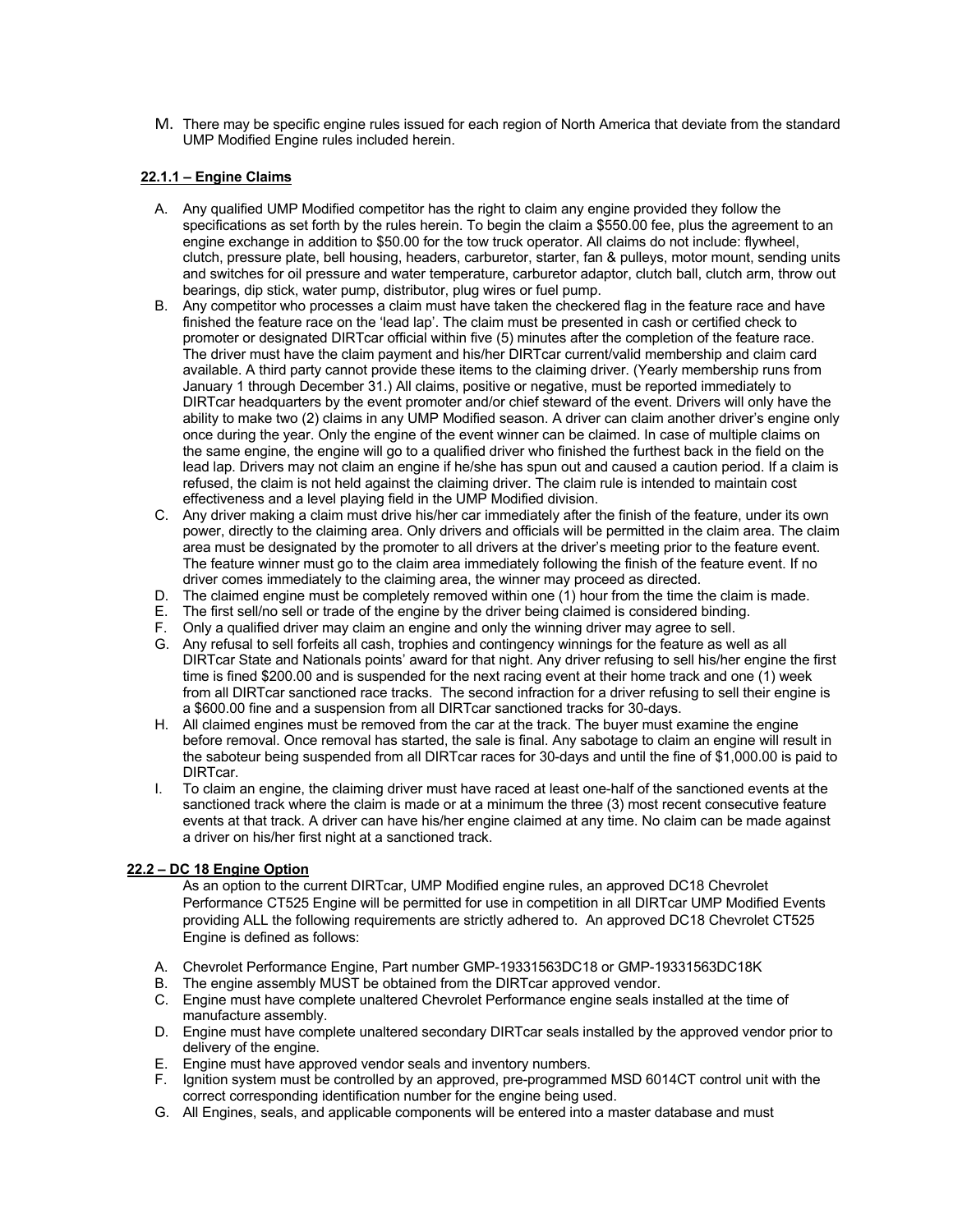correspond to the engine being used.

- H. The engine and engine components, engine seals, engine identification numbers and the likes must be used as received by the DIRTcar UMP approved vendor without modification, and/or alteration of any kind.
- I. All DC18 engines must use gasoline or gasoline/ethanol blends. Methanol is not approved for use with the DC18 engine.

#### **Approved Engine Vendor(s):**

#### **The DIRTcar UMP approved DC18 engine vendor for 2019 is:**

Pace Performance (888) 748-4655 Don Blakshear 50 Karago, Boardman, OH 44512 donblackshear@paceperformance.com www.paceperformance.com

#### **22.2.1 – Specifications**

- A. The DIRTcar approved DC18 Chevrolet Performance Engine part number GMP-19331563DC18 or GMP-19331563DC18K will be offered from Pace Performance in two approved versions reflecting the following part numbers:
	- a. GMP-19331563-DC18 Base engine as received from Chevrolet with applicable seals, identification numbers and pre-programmed MSD 6014CT ignition control
	- b. GMP-19331563-DC18K Base engine as received from Chevrolet with applicable seals, identification numbers and pre-programmed MSD 6014CT ignition control and the following approved bolt on componets:
		- i. Pace steam line kit including billet water outlet in #16, #20 or 11/2' hose
		- ii. Jones Water Pump kit
		- iii. Pace crankcase vent system<br>iv. Remote oil filter mount kit
		- Remote oil filter mount kit
		- v. Oil Heater
		- vi. 8 quarts of break in oil and racing filter
		- vii. Aluminum motor mounts

#### **22.2.2 – Directive**

The direction of the DIRTcar approved DC18 Chevrolet Performance Engine program is to maintain a cost-effective, affordable racing program. Any alteration made in an attempt to influence the integrity of this program will not be permitted. The judgment and determination of any such decision will be at the sole discretion of DIRTcar and/or World Racing Group Officials.

- A. The engine and all components must remain in their original configuration and form as purchased and/or delivered from the DIRTcar approved vendor. Any alterations to the engine will not be permitted. The engine must remain as manufactured by Chevrolet.
- B. All engines are to remain sealed from the factory. The original factory seals must remain unaltered. Tampering, removal, modifications of any type and/or broken factory seals will not be permitted.
- C. The Chevrolet Performance Engine seals (bolt-type) must remain unaltered. DIRTcar and/or World Racing Group Officials require secondary sealing and verification of all seals on any Chevrolet Performance Engine by the DIRTcar approved vendor. Tampering with and/or alteration of any seals will not be permitted and is subject to immediate penalty and/or suspension.
- D. The DIRTcar approved MSD 6014CT ignition control is pre-programmed to a specified timing curve and a maximum RPM limit. Routine testing of controllers will be performed by DIRTcar Technical Officials. Any attempt to reprogram controller whether successful or not is subject to immediate penalty. DIRTcar Officials reserve the right to randomly confiscate or exchange any competitor's ignition controller.
- E. Routine external maintenance (oil and filter changes, sparkplug replacement, belts, hoses, etc.) will be permitted.
- F. Approved repair is permitted; however, the repairs must be initiated and completed by the DIRTcar approved vendor. Engine rebuilds are not permitted. DIRTcar must authorize DC18 Chevrolet Performance Engine repairs.
- G. DC18 Chevrolet Performance Engine repair procedure works as follows:
	- a. Contact DIRTcar Technical Officials for authorized repair.
	- b. The DIRTcar Technical Officials will approve a repair and provide contact information to the competitor for the DIRTcar approved vendor to obtain an estimate of repair(s).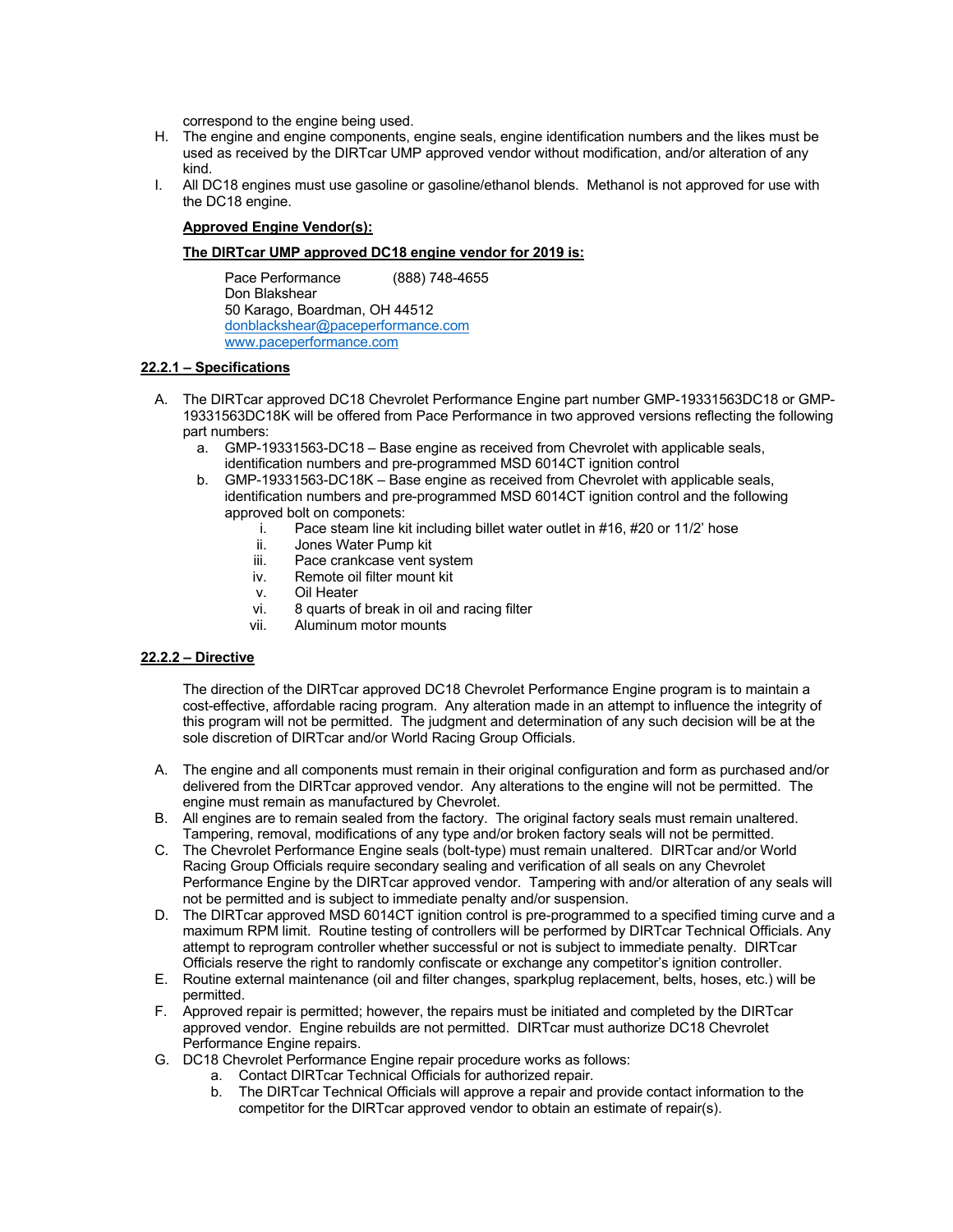- c. Based on the estimate and the detail of the repair, DIRTcar officials will determine if the repairs may be made or if a new engine must be purchased. Any repair estimates presented to the DIRTcar Officials that meet and/or exceed 80% of the actual price of a new engine, a new engine must be purchased. The engine that was damaged will no longer be eligible for competition
- d. If a repair is approved, the DIRTcar approved vendor will inspect the engine and make the repair to ensure that the engine maintains the DC18 Chevrolet Performance Specifications.
- e. Upon completion of the repair(s) the engine will be 'resealed' before being released for competition.
- H. DIRTcar and/or World Racing Group Supervisory Officials reserve the right to inspect, exchange and/or confiscate any DC18 Chevrolet Performance Engine at any time. Failure to surrender the engine and/or submit the engine for inspection will result in disqualification from the event and/or suspension.
- I. The DC18 engine is NOT eligible for engine claims as described in section 22.1.1 Engine Claims.

#### **22.3 – Transmission & Driveline**

- A. The drive shaft must be made from magnetic steel or approved carbon fiber. Aluminum or fiberglass driveshafts will not be permitted. The driveshaft must be painted white with the car number clearly labeled on the drive shaft.
- B. A 1/2"-ince x 2"-inch 18-gauge steel drive shaft hoop is mandatory. The drive shaft hoop must be at least six (6") inches behind the universal-joint. Two hoops are strongly recommended. A single 1/8"-inch plate on the right side of the drive shaft tunnel is recommended.
- C. All competitors are encouraged to perform systematic checks on their drive-train.
- D. Direct drives and/or any type devices will not be permitted.
- E. The transmission must be bolted to the engine. All cars must have forward and working reverse gears and be able to shift to forward or reverse with engine running. BERT-type transmissions will be permitted.
- F. Clutch-type transmissions must be equipped with explosion-proof steel bell housing. In lieu of an explosion-proof bell housing or if one is not available for your engine, a shield of at least 1/2" inch x 6" inches covering the clutch area 360 degrees securely fastened in place and fabricated from magnetic steel will be permitted.

#### **22.4 – Chassis & Frame**

- A. Only factory production full 1965 or newer parallel American passenger car frames will be permitted. The frame must be complete in front of firewall. Cutting of the frame in any way in front of firewall will not be permitted.
- B. The frame must remain unaltered and must meet the requirements of the attached drawing.
- C.
- D. The Right-side frame rail may not be altered and/or raised and/or moved from the stock OEM location in any manner and must measure a maximum of six (6) inches from the ground to the bottom or lowest edge of the frame rail.
- E. The front cross member may be notched to allow clearance for the radiator only. The cross members must be plated to retain complete box configuration.
- F. Jeep, Bronco, 4-wheel drive, front wheel drive or sports car frames will not be permitted.
- G. The minimum wheelbase permitted will be 108" inches. The maximum wheelbase permitted will be 112" inches. No tolerance – measurements are as posted
- H. Fiberglass lift bars and/or rear torsion bars will not be permitted.
- I. Any frame may not be widened or narrowed and must be able to support the roll cage on both sides and must be full and complete on both sides.
- J. The minimum frame and body height from ground is four (4) inches.
- K. The front bumper must be mounted to the ends of the frame with the bottom loop parallel to the ground.
- L. A minimum of 1" diameter tubing and/or pipe is required to for towing of the vehicle.
- M. The rear bumpers must be constructed of tubing and/or flat stock. All rear bumpers and/or tubing utilized in the fabrication of the rear bumper assembly must have an end cap. The rear bumpers must protect the fuel cell.
- N. The bumper(s) (front and rear) when measure from their center(s) must have a minimum of 25" inches of ground clearance. There will be a two (2) inch tolerance, plus or minus regarding this dimension. The rear bumper and/or the nerf bars must not extend beyond the width of rear tires. All bumpers must have round edges. Sharp edges on any bumper and/or bumper surface will not be permitted.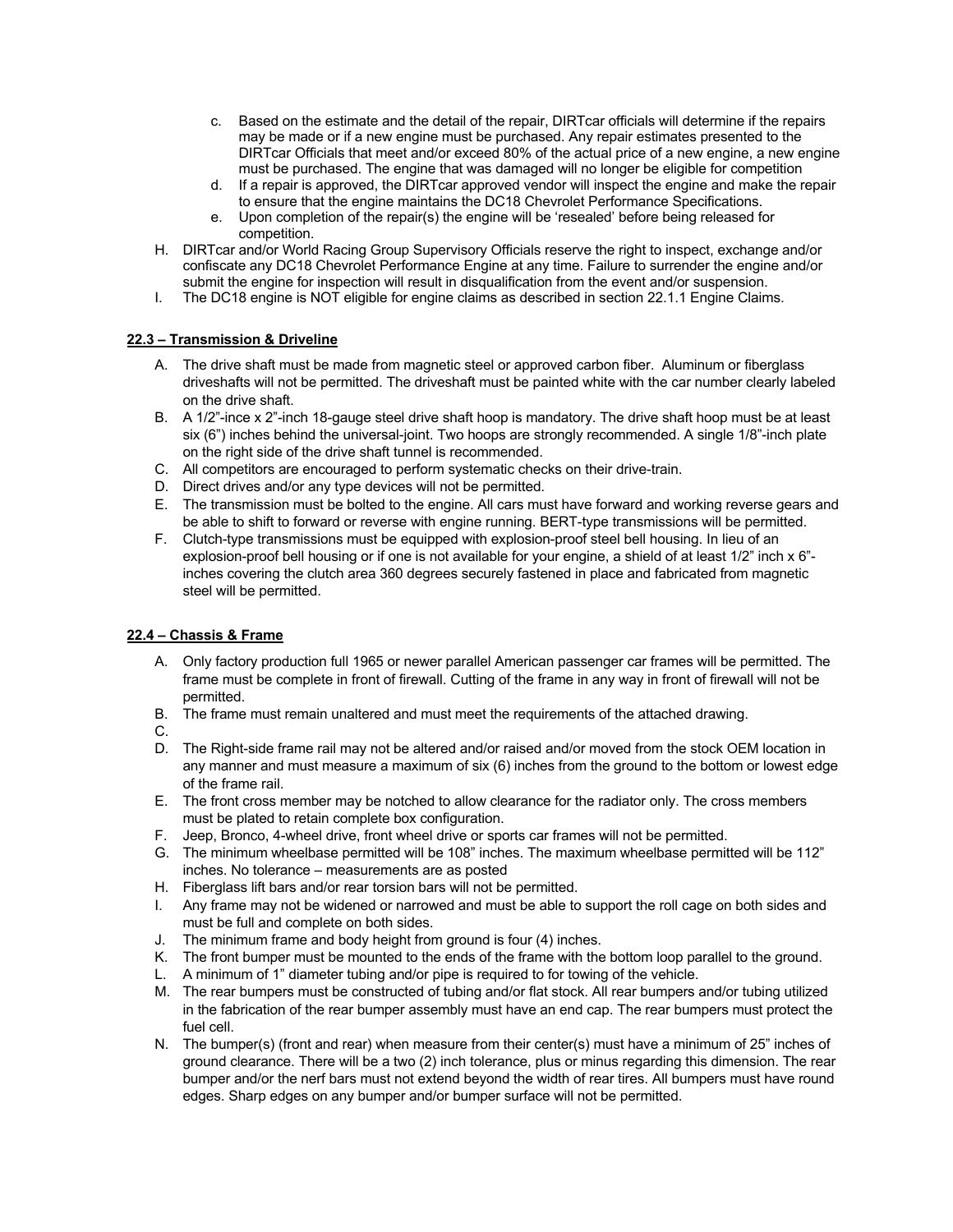- O. The brace bars forward of the roll cage must not extend higher than stock hood height.
- P. The rear push bars must not extend beyond six (6") inches of the rear quarter panel(s).
- Q. All side bars and bumpers must be capped on ends.
- R. The maximum overall width of the car, front and/or rear, shall not exceed 78" inches when measured from the outside of the tire tread on both sides of the vehicle. A maximum one (1") inch spacer between the hub and wheel will be permitted. Steel and/or aluminum spacers will be permitted, provided the overall tread width of the vehicle does not exceed 78"-inches.

#### **22.5 – Weight**

- A. All added weight(s) must be painted white with the car number clearly labeled on each weight.
- B. All added weight(s) must be securely mounted to car with minimum of two (2) 1/2"-inch bolts that pass completely through each weight and the car. Weights that are mounted on the rear bumper or outside the body of the car will not be permitted. All added weight must be mounted below all windows and the interior sheet metal.
- C. All added weight(s) must be securely attached to the frame below the body decking.
- D. Frame is defined as the steel welded structure only.
- E. Any part that moves or is not a fixed component to the steel frame structure may not be used for any weight attachment.
- F. Weights attached to the rear bumper and/or outside the frame will not be permitted.
- G. Any car that loses any weight(s) during any event may be fined up to \$500.00.
- H. The minimum weight of car with driver at all times including after the race is 2,400 lbs.
- I. All weight determinations will be measured on the scales selected by the local track officials and/or by DIRTcar Officials for each racing event. Burn off and/or weight percentages and/or tolerance after the completion of any racing event will not be permitted.
- J. All cars will weigh as directed by announcement, radio message or posted at the designated Scales, per the weight rule, and track layout. All cars must weigh in immediately following their races as directed. Any detour, redirection, mud puddle meandering, may result in disqualification or penalty
- K. The winner must weigh prior to any Winner's Circle Interview or Presentation.
- L. Any detour to the scale, may result in loss of finish position or time. Should any car stop on the way to the Scales, and be touched by anyone other than a Race Official, the Driver may be disqualified. Any car not meeting the minimum weight, after the designated event will lose its time, and or finishing position from that event.
- M. The scales used for the event, provided by the series or the track, will be considered the official scales for the event.
- N. Scales will be available for any team to verify its car weight and determine the scale weight.
- O. Officials will allow a car to re-scale two times by pulling off scale and pulling back on. Reading of the third attempt will become the entered weight.

#### **22.6 – Fuel Cells & Fuel**

- A. Fuel cells must be used in accordance with the manufacturers specifications. Alterations of any kind will not be permitted (example: alterations to top plate, alterations or removal of foam, etc.).
- B. Either meet FT3 or SFI 28.3 requirements and/or Include:
	- a. Key components of an approved fuel cell are: a metal container, bladder, foam baffling for slosh and explosion suppression, flap valve and rollover vent valve, threaded or snap lock cap.
	- b. Fuel valve plate, fuel pickup and fuel return fittings must be on the top of the fuel cell.
	- c. The fuel cell must be completely enclosed in an 18-gauge magnetic steel container.
	- d. Fuel cells that are not contained within a welded steel tubing "rack" must have two (2) equally spaced steel straps that measure two  $(2)$  inches wide by  $1/8$  inch in thickness that completely surround the fuel cell. The straps must be bolted to the frame. Longitudinal (front to rear) orientation is recommended for strap mounting.
- C. The maximum capacity for the fuel cell will be 22 gallons. Engines that are fueled by alcohol may have a maximum capacity of 32 gallons.
- D. All fuel cells must be completely visible.
- E. The fuel cell must not extend lower than protective tubing.
- F. Racing gasoline or alcohol will be permitted.
- G. Nitrous oxide, nitrous methane, propylene oxide or any type of additives will not be permitted.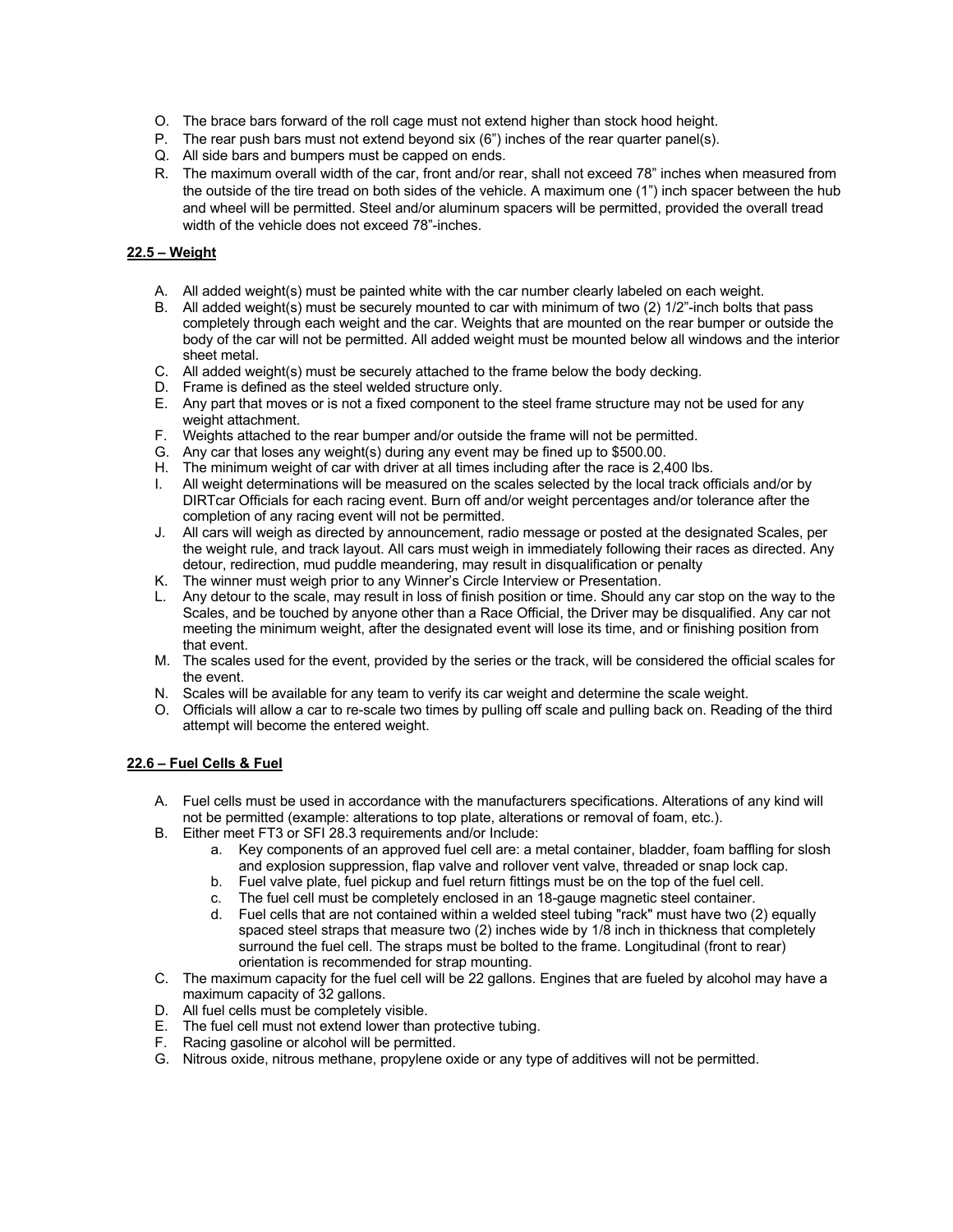#### **22.7 – Body (See drawing diagram for reference – there may be dimensions referenced in the drawing diagram that are not referenced in the written rules and vice versa. All dimensions whether written and/or referenced in the drawing diagram dimensional are rule(s)).**

- A. All bodies must follow dimension(s) and the appearance as shown in diagram. The body shall be the fabricated modified body from approved vendors. The body must be symmetrical, including but not limited to doors, nose, sail panels, spoiler supports, etc.
- B. The front windshield and rear window support must be stock appearing. The front window support(s) may have a clear Lexan support of no more than 16" inches including the roof post at the bottom and going straight to the roof. The support must be securely fastened in a positive manner.
- C. The front roof post must be in a straight line from top to bottom.
- D. The sides of the engine compartment must remain open. Any side panels in the engine compartment area will not be permitted. A five (5") inch maximum drop of the hood on either side of the hood will be permitted and it must be enclosed at the rear of the hood. The firewall on driver's side must meet the front of the door. The firewall must be a minimum of 16"-inches in length from top-to-bottom.
- E. The top of the doors must remain in line with the rear engine plate. The bottom of the doors may extend a maximum of eight (8") inches past the motor plate toward the front of the vehicle. Any material that exceeds 8"-inches forward of the engine plate will not be permitted.
- F. Right panel from top of door to bottom of door may not be no more than 3 inches and must be mounted straight inside the bottom.
- G. A maximum one (1") inch flange on the outside edges (left and right side vertically) for the purpose of strengthening only will be permitted on the front nose only. Side fins and/or flanges of any kind along the length of the entire car (hood, front, and/or roof) will not be permitted.
- H. A maximum of one (1) stone deflector, mounted only on the right side of the car, for rear mounted oil pumps, oil filters, and for the main oil tank will be permitted. The deflector may be made of steel, aluminum, or heavy gauge wire. The cover may only be mounted near the unit it and is designed to protect with a maximum size of eighteen (18"x18") inches square and mounted only from the upper right frame rail to the lower right frame rail.
- I. The minimum roof height is 42" inches with a maximum height of 52" inches.
- J. The minimum deck height is 28" inches with a maximum height of 39" inches.
- K. **Deck height should measure within 1"-inch from side-to-side.**
- L. All cars must have a car number on both sides and the roof that are at least 18" inches in height and 14" inches in width.
- M. The driver's last name must be displayed under the car number in a legible font that is a minimum of eight (8") inch high letters.
- N. A minimum of two (2") inches of tire clearance from the body is required.
- O. The minimum ground clearance will be four (4") inches.
- P. The measurement from center of the hub to the rear top of deck will be a minimum of 34" inches and a maximum of 48" inches.
- Q. The maximum body width at the body's widest part will be 72" inches. The minimum of width at the body's narrowest part will be 53" inches. The top of the doors may have a maximum width of 67" inches. The bottom of the doors may have a maximum width of 68" inches. Q. On the left side, the rear of the door may flare out six (6") inches for tire clearance.
- R. The bottom of the flare must be curved and rounded not pointed in any fashion.
- S. The maximum rear width of car must be 67" inches at the widest point.
- T. The maximum roof width will be 50" inches with a minimum of 44" inches.
- U. The maximum roof length will be 56" inches with a minimum roof length of 41" inches.
- V. The maximum height on rear roof post vertical is 3" inches.
- W. The nose piece must not exceed 45"-inches in width, centered between the frame rails and must not extend past the leading edge of the front bumper. The nose piece must have a minimum of six (6") inches from the ground to the bottom edge of the nose piece.
- X. The MD3 D3 Modified Aero Valance is approved.
- Y. Rear spoilers of any type, including but not limited to, shaping of panels, shaping of interior body panels, shaping and/or redirecting airflow with sail panels, etc., will not be permitted.

#### **22.7.1 – Interior and Driver Compartment**

A. All windows must have a minimum 11"-inch vertical opening. The entire interior must have a minimum of 11"-inches of clearance from the interior deck to the roof and all sections of the roll cage. The interior deck sheet metal to the right side of the driver from the back of the seat forward should be fabricated on an angle from the driveshaft tunnel to the right-side window to promote ease of exit for the driver through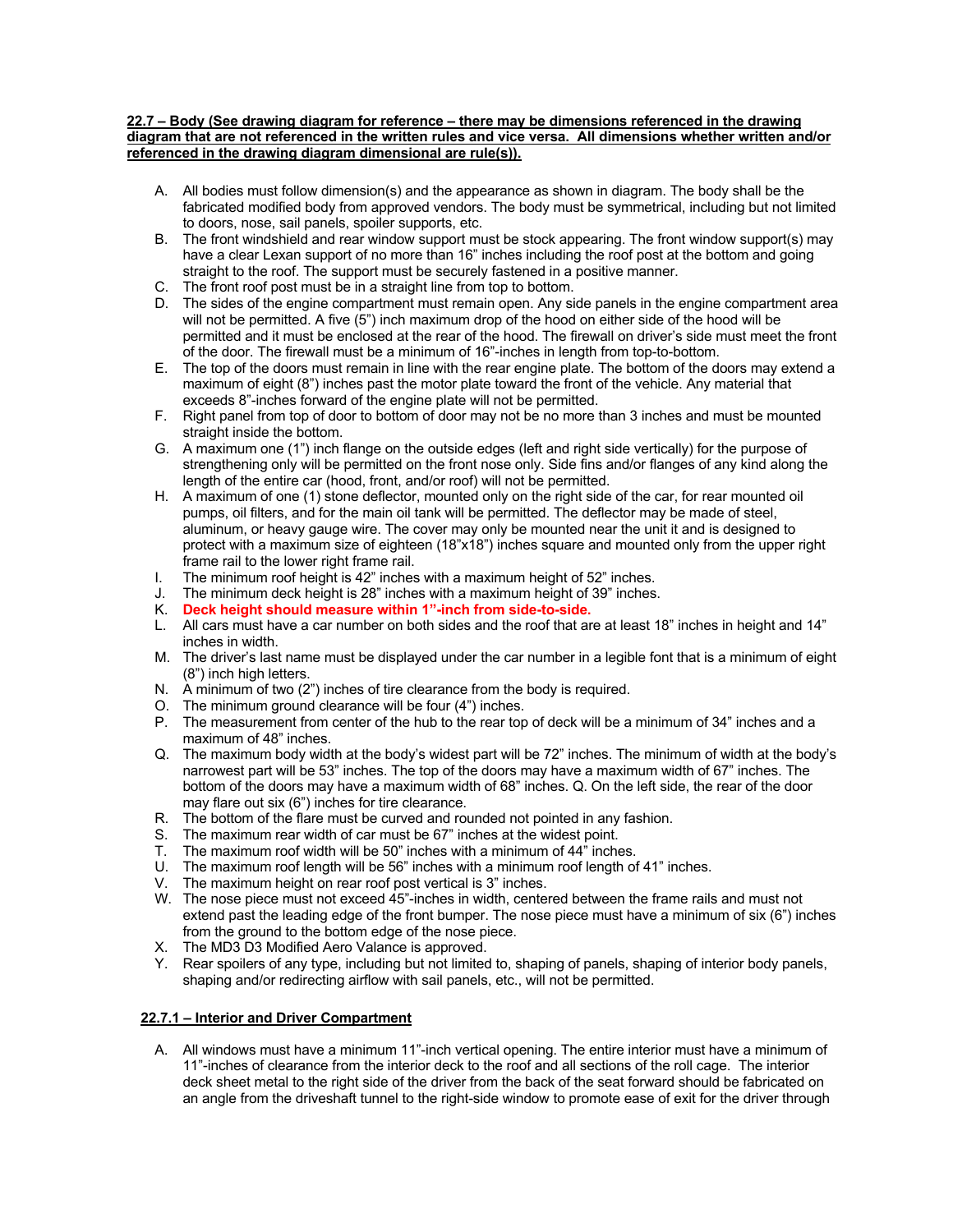the right side and or front window opening.

- B. A master ignition switch within easy reach of the driver is mandatory. The switch must be clearly labeled "ON" and "OFF".
- C. Hydraulic and/or pneumatic weight jacks, trackers, or similar adjustable components of any type will not be permitted.
- D. Mirrors of any type will not be permitted.
- E. The drivers compartment must be sealed from the engine and the race track. The rear bubble of the hood should be closed and sealed from the driver.
- **F. Interior decks must be flat from side to side. Interior decks may have a up to a total of 6"-inches of "rake" from the most forward part of the deck to the most rearward part of the deck as described below. Interior deck from the rear of the seat forward may be flat or have up to 3" inches of rake. The interior deck from the rear of the seat to the rear of the car cannot exceed 3" inches of rake regardless of how much rake the front portion measures. The rake of the rear portion of the interior deck must be in a straight flat line from the rear of the seat to the rear of the car.**
- G. Any car in competition must have right side door bars as part of the roll cage. Please reference
- H. 22.11 B in the roll cage section of the 2019 DIRTcar UMP Modified Rule Book.

#### **22.7.2 – Roof & Roof Supports (see drawing diagram for reference)**

- A. All roofs must be full size. Half-moon roofs will not be permitted. The rear edge of the roof may not be mounted more than 12" (twelve inches) past the rear axle. The roof must be symmetrical.
- B. Wings, roof spoilers or ground effects of any kind will not be permitted.
- C. All flat type roofs will be allowed a maximum 3"-inch difference in height between the front of the roof and the rear of the roof. This measurement may be taken from the interior and/or the ground. The rear of the roof must maintain the same height from side to-side.
- D. All curved type roofs will be allowed a maximum of 5"-inches in the front and 2"-inches in the rear. The break in the roof must be within 6"-inches from the center of the roof.
- E. E. Wedge roofs will not be permitted.
- F. Dished roofs will not be permitted. Roofs must be rounded side-to-side. Bead rolls will be permitted.
- G. The rear roof post must begin where it meets the back edge of the roof. The rear roof supports may not extend past the front side of rear upright of the roll cage.
- H. The side vents on the front roof posts may extend rear ward from the lowest point, a maximum of 16" inches, then at a 90-degree angle to roof for one (1) configuration, side vents must meet the outside of the car.
- I. The roof side (sail) panel window size must be 10"-inches x 15"-inches and must match drawing number 2- side view. There will be a tolerance of 2"-inches at the top and 3"-inches at the bottom. A maximum crown of two (2) inches will be permitted, measured from the center of a common tangent point on either side of the crown. The roof side (sail) panels must be symmetrical.
- J. If the long roof side (sail) panel is being used a 1"-inch radius will be permitted.
- K. Any sun shield must be on hinge for easy exiting, taping will not be permitted. The window opening must remain at a minimum of 12"-inches.
- L. All race cars in competition must meet the measurements illustrated in the DIRTcar drawing.
- M. There are only 4 (four) approved roof supports to choose from.
- N. The roof should be single thickness of material. The roll bar hoops must be exposed for inspection.
- O. If the roof is curved then a level will be placed on the top of the car and if the roof is 5"- inches or less in the front and 2"-inches or less in the rear and the break is in the middle then the roof will be permitted.
- P. The roofs must be stock appearing. The roof must maintain the same height on both sides. If a DIRTcar and/or local track official determines the roof does not meet the requirements as stated above then a penalty as determined by the official may be determined prior to competition, additional weight and/or other penalties, unless the roof can be returned to within the parameter as stated above prior to competition in the event that the roof was inspected for.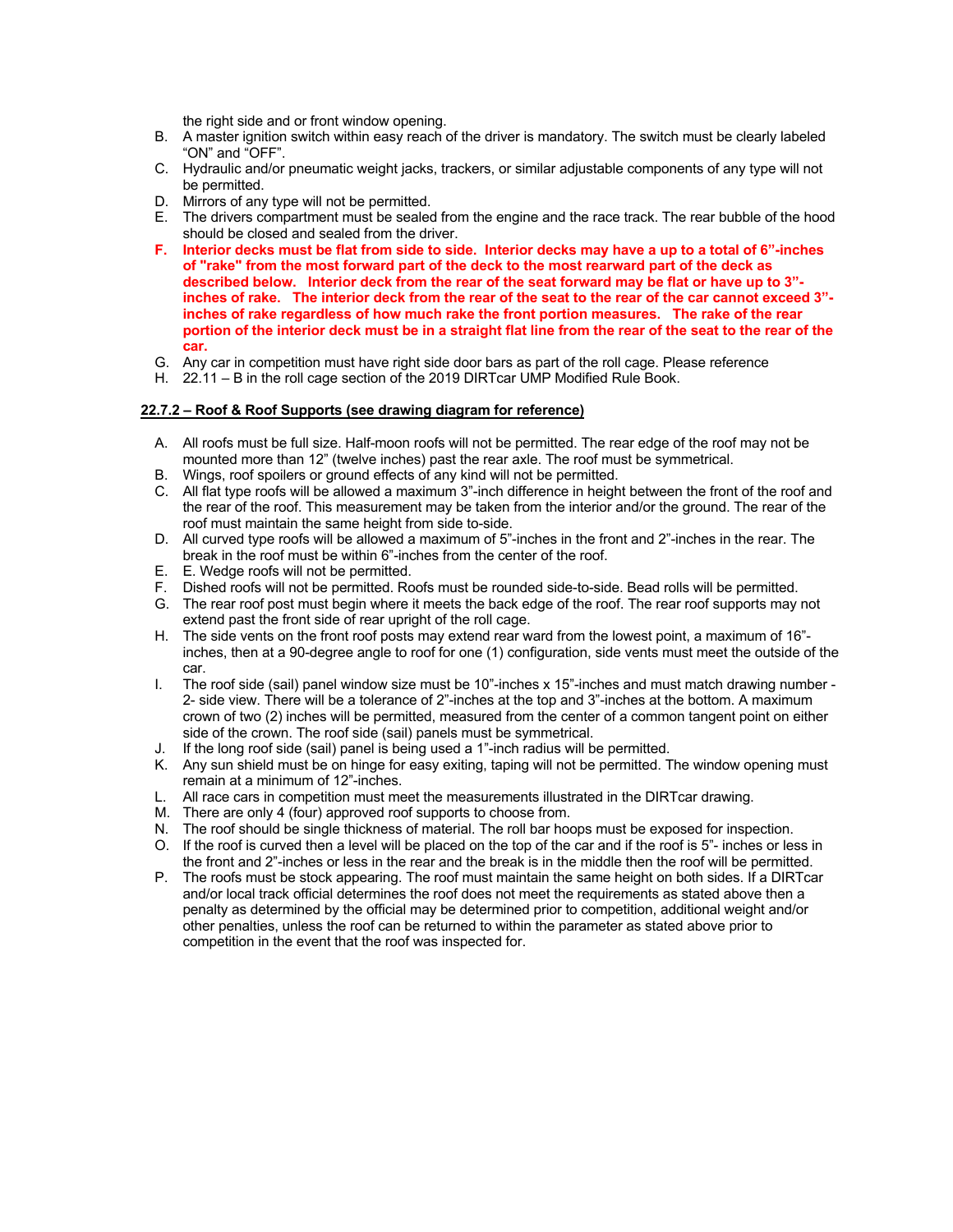#### **22.8 – Suspension / Steering**

Suspension/Steering designs and applications are constantly evolving. Although the intent of the suspension/steering rules are an attempt to accommodate the majority of suspension/steering and suspension/steering component designs and applications currently being used in competition, the rules cannot be absolute.

Any and all new designs or modifications to an existing suspension/steering and/or suspension/steering component must be communicated to and approved by DIRTcar Racing before being used in competition.

Unless otherwise specified, suspension/steering components must be manufactured using magnetic steel only. This includes but is not limited to, shocks, hubs, all control arms (A-frames), axle tubes, tie rods, etc.

#### **22.8.1 – Front Suspension**

- A. All front suspension and steering components (except the upper control arm mounts) must utilize the original O.E.M. suspension and steering component mounting holes. All mounting holes must remain a single round hole as produced by the O.E.M. Adjustable mounts and/or "slugs" will not be permitted.
- B. Weight jacking bolts (wedge bolts) may be added to O.E.M. frame but, must be located within 1 (one) inch of the original centerline of the O.E.M. front spring location.
- C. Unless otherwise specified, the front suspension components must be O.E.M. serviceable parts and originate from the same O.E.M. frame manufacturer for that application.
- D. Unless otherwise approved, only O.E.M. and/or O.E.M. replacement type passenger car spindles will be permitted. Spindle O.E.M. manufacturer and model is optional. Fabricated spindles will not be permitted. Spindles must not be altered. O.E.M. spindles utilizing a removable steering arm must use the same O.E.M. steering arm originally supplied with the type and model of spindle being use or a fabricated steering arm that is an exact match (length, mounting holes, etc.). If a fabricated steering arm is used, competitors must be prepared to supply an O.E.M steering arm for an inspection comparison.\*\*
- E. The following approved multiple piece aftermarket spindles may be used for competition.
	- a. Speedway Motors: 91034313, 91034501/2, 91034511
	- b. Afco: 1063435L/R
	- c. Argo manufacturing: RP-929 (AMC), Mustang II

Alterations and/or relocation of the lower control arm mounts will not be permitted. Lower control arms may be O.E.M. lower control arms for the frame being used or DIRTcar approved fabricated lower control arms, which are mounted in the O.E.M. location and maintain the O.E.M. dimensions. Lower control arms must be the same length when comparing to O.E.M. right and left. The lower coil spring seat must be an integral welded component of the lower control arm. If using spherical rod ends (heim joints) as lower control arm mounts, the spherical rod ends (heim joints) must be welded to the lower control arm to prevent adjustment. Competitors must be prepared to supply an O.E.M lower control arm for an inspection comparison. All fabricated lower control arms must fit the DIRTcar/UMP lower control arm fixture(s).

F. Tubular-type upper A-frames will be permitted. The upper A-frame mounting locations may be relocated. Aluminum cross shafts will be permitted.

#### **22.8.2 – Steering**

- A. An O.E.M. steering system applicable to the O.E.M. frame assembly must be used. The steering system must consist of 1 (one) reciprocating steering gear assembly, 1 (one) pitman arm, 1 (one) idler arm, 1 (one) center steering link (drag link), 2 (two) inner tie rod ends or spherical rod ends, 2 (two) adjusting sleeves, and 2 (two) outer tie rod ends or spherical rod ends. Additional components, braces, rods, etc. will not be permitted.
- B. O.E.M. or exact fit aftermarket replacement center steering (drag) link, pitman arm, and idler arm available at auto part replacement venues will be permitted. Aftermarket components must match O.E.M. for all specifications, dimensions and design. Only single point round tapered mounting holes and O.E.M. tapered ball studs will be permitted. \*\*
- C. Fabricated center (drag) links, braces, etc. will no longer be permitted.
- D. Steel spherical rod ends (heim joints) and fabricated magnetic steel tie rod adjusting sleeves will be permitted. 5/8"or larger spherical rod ends and fasteners must be used. The inner rod end must connect to the center steering link using a stud that is tapered to fit the center steering link on one end with a straight 5/8"stud on the opposite end, or the center steering link may be drilled to accept a 5/8" bolt. The outer rod end may use a 5/8" grade 8 bolt with a bump steer spacer to connect to the steering arm. The O.E.M. steering arm may be drilled to accept a 5/8" bolt. Tie rod adjusting sleeves must be magnetic steel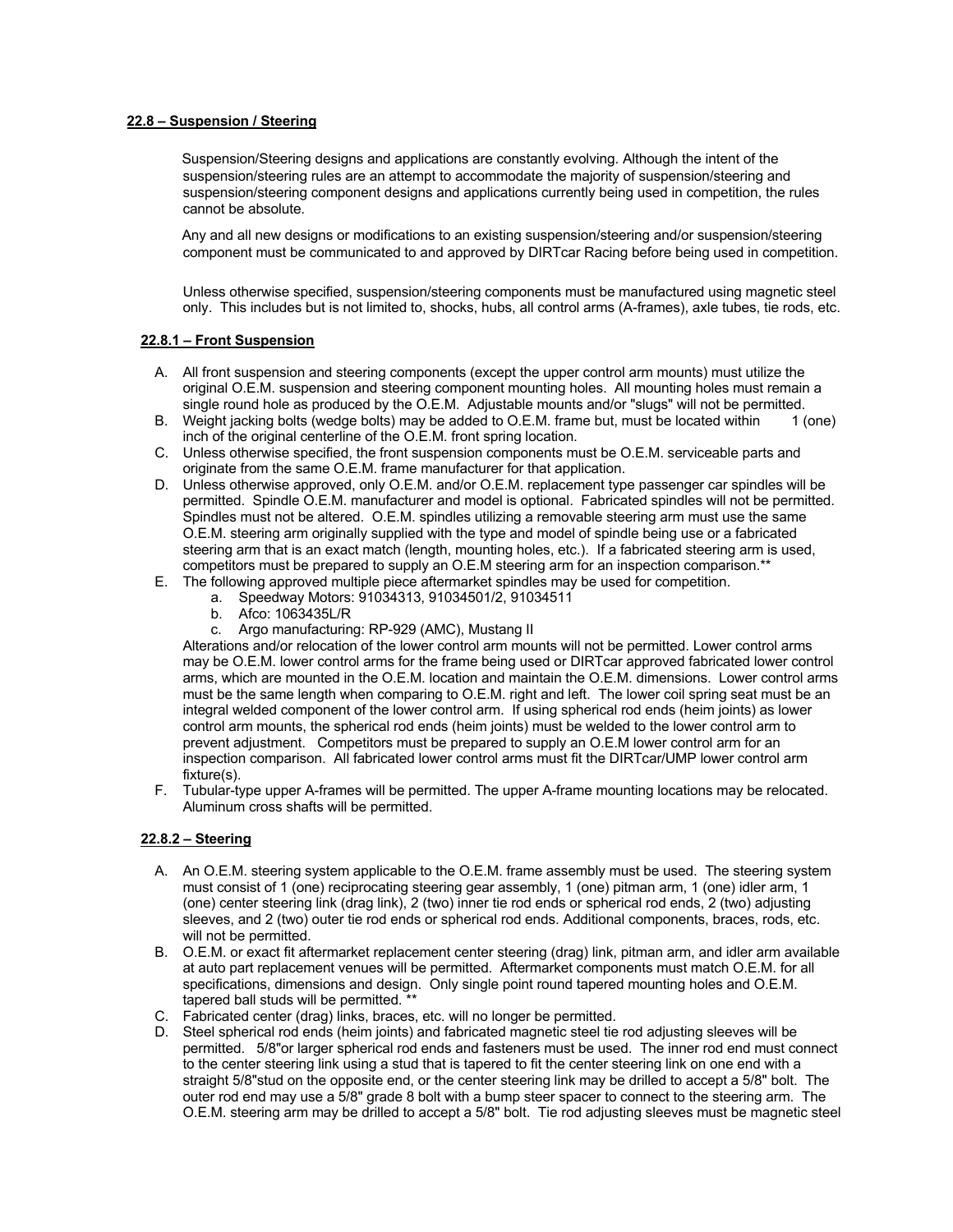tubing.

- E. The steering shaft and interior mountings may be fabricated. The steering wheel must remain on the left side of the vehicle. The steering shaft must have at least 1 (one) universal type joint to allow shaft to "fold" under impact.
- F. All steering wheels must connect to the steering shaft with an approved quick release coupler. SFI certified steering wheel couplers are highly recommended.

#### **22.8.3 – Rear Suspension**

- A. Rear suspension configuration used on current and new chassis(s) must be the design commonly known as four (4) link. Older cars currently competing with other rear suspension designs will be allowed to compete until further notification at the discretion of the Series Director.
- B. The frame/roll cage structure must have integral welded mounting brackets for the attachment of rear suspension components. Frame suspension mounts may be welded or bolted securely (without any movement) to the frame/roll cage structure.
- C. The only material used to fabricate frame suspension mounts that will be permitted is magnetic steel.
- D. Axle Housing Mounts:
	- a. Aluminum birdcages will not be permitted.
	- b. Axle housing mounts may be a solid (welded) type or a floating type (birdcage) design.
	- c. Only one (1) axle housing mount per side will be permitted.
- E. The final assembled axle housing mount must be a one (1) piece mount. When a floating type mount (birdcage) is fabricated using two (2) pieces, the two (2) pieces must create a common one (1) piece pivot (barrel). The two (2) pieces must be fastened or welded together to prevent independent movement of the two (2) pieces. The axle housing mount must attach directly to the axle tube with clearance only to permit rotation of the entire mount. Fore, aft or vertical movement of the mount or the axle housing within the mount will not be permitted.
- F. Only 2 (two) radius rods per side will be permitted to be connected from the axle housing mounts (birdcages) to the frame. Radius rods must be magnetic steel. Spring rods or any type of radius rods that change length dynamically are not permitted. (See Brakes 22.7.6D for floating caliper specifications)
- **G. Radius rods must attach to the frame brackets and to the birdcages using metal spherical rod ends or mono ball type bearings. Non- metallic bearings and or bushings will not be permitted. All mounting holes for attaching radius rods must be round and properly fit the fastener being used to prevent movement.**
- H. Independent rear suspensions will not be permitted.
- In regard to swing arm and/or Z-Link suspension, these suspension types are permitted. The shock on a swing arm or z-link rear suspension may mount to the bird cage or bottom radius rod. Top and bottom solid links must be mounted on hiems and run in the opposite direction of bird cage.

#### **22.8.4 – Springs and Shocks**

- A. One (and only one) coil or leaf spring per wheel must be used. Coil springs must be manufactured from magnetic steel. Rear leaf springs (if used) may be either magnetic steel or an approved composite material. All coil springs must be a minimum of 5 (five) inches in diameter. Coil springs must be wound with all coils being the same O.D., I.D. from the top to the bottom of the spring. The coil spring wire diameter must be the same from the top to the bottom of the spring. Coil spacing must be equal. Round coil spring wire must be used. Coil springs with linear spring rates are the only coil springs permitted. Air springs are not permitted.
- B. Front coil springs:
	- a. The top of the front coil spring must be closed end and ground flat.
	- b. The upper front coil spring mount must be flat and support the top of the spring 360 degrees.
	- c. The lower end of the front coil spring must be an open end with a maximum gap of 1/4 inch between the "tail" of the spring and the next coil.
	- d. The lower front coil spring mount may have a single step to prevent spring rotation and accommodate the open end of the spring. The step of the lower front coil spring mount must not exceed one (1) inch in height. The lower coil spring mount must be a welded integral component of the lower control arm. When installed the lower end of the front coil spring must be supported 360 degrees.
- C. Rear Coil Springs:
	- a. The top and bottom of the rear coil spring must be closed end and ground flat.
	- b. The upper and lower rear coil spring mounts must support the spring for 360 degrees.
	- c. Rear steel coil-over eliminators and/or steel/aluminum coil-over kits will be permitted. The coilover eliminators and/or coil-over kits must conform to the shock and spring rules.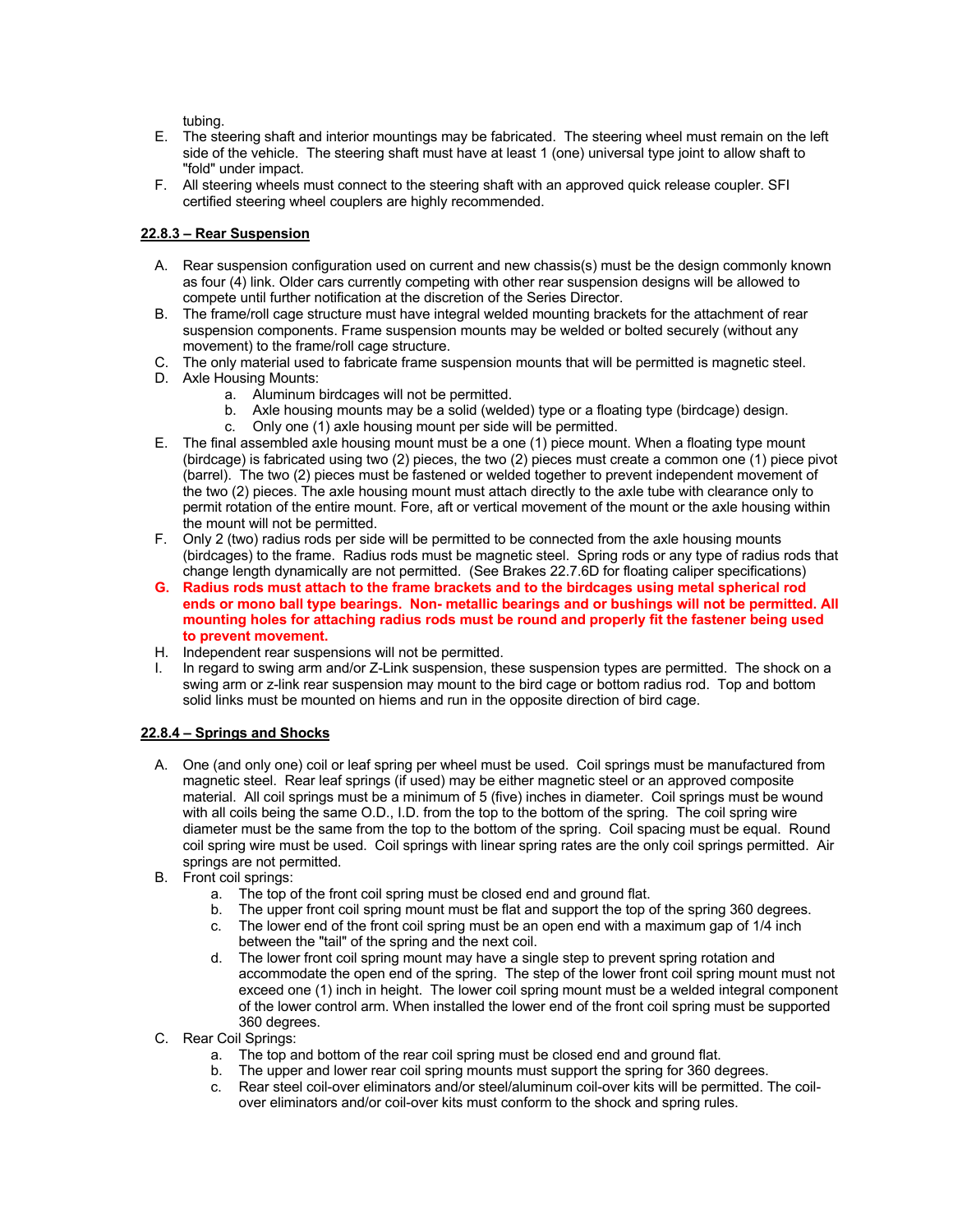- d. Only one coil spring per wheel will be permitted.
- D. All rear springs must have a tethered and/or cable system in place to securely fasten them in position in the car.
- **E. One and only one coil spring will be permitted on the lift bar and or brake spring. Lift bar and or brake springs must be a minimumof 5"-inches in diameter.**

#### **22.8.5 – Shocks**

- A. Only magnetic steel body, mono tube shocks with approved external adjustments will be permitted. Approved external adjustments are adjustments that can only be made with the shock absorber removed from the car. Remote adjusters of any type will not be permitted. Shocks must be conventional oil emulsion design. Shocks may be gas pressurized providing gas reservoir is an integral component of the shock body. Gas must be separated from the oil by a divider piston with a positive stop. The external portion of the shock shaft must remain exposed at all times. The lower shock "bearing" inside diameter and the shock shaft must not exceed 5/8" in diameter. Pneumatic (AIR) shocks, remote adjustable shocks, and remote gas reservoirs will not be permitted.
- B. Coils over shocks of any type on the front of the car will not be permitted.
- C. Only one shock per wheel will be permitted. Lay down shocks less than 12" (twelve inches) away from brake rotor will not be permitted.
- D. The shock absorber claim will be \$350.00 per shock absorber. (No exchanges.)

#### **22.8.6 – Axle Housing & Rear Differential**

- A. The axle housing must be of the "closed tube" design utilizing "full floating" magnetic steel hubs and axle shafts. "Live axle"-type rear ends will not be permitted.
- B. Quick change rear ends will be permitted.
- C. The center section of the axle housing must be manufactured of either aluminum or magnesium.
- D. Axle tubes must be one (1) piece and manufactured of magnetic steel only. Axle tube internal inserts or external sleeves will not be permitted.
- E. The axle tube must not exceed (3) three inches O.D. (outside diameter) at any point from center section to hub.
- F. Aluminum spools will be permitted

#### **22.8.7 – Brakes**

- A. All cars must be equipped with a working braking system on all four wheels and all four wheels must be able to stop/brake at all times.
- B. Front brakes must utilize a one piece O.E.M. or aftermarket O.E.M., magnetic steel hub and vented rotor assembly. Rear brakes must utilize magnetic steel vented rotors. Carbon fiber, aluminum, and solid disc rotors will not be permitted. Drilling, lightening and/or any alteration to the brake rotors or calipers will not be permitted. Brake rotors of excessive size or weight when compared to an O.E.M. brake rotor will not be permitted.
- C. Only stock O.E.M. and/or DIRTcar approved aftermarket calipers will be permitted. The following calipers have been approved for competition:
	- a. Wilwood: P/N # 120-7197, 120-13900, 120-13899
		- AFCO: P/N # 6630311 and 6630310.
- D. Front calipers must mount solid to the front spindle. Rear calipers may be a solid mount type or a floating type design. Both solid and floating type rear caliper mounts must be mounted to the rear axle housing. When using a floating rear brake caliper, it must be completely separate from the rear axle housing (birdcage) mount. The floating rear caliper mount must pivot independently and be supported by one radius rod to the frame only.
- E. Brake proportioning (bias) valves and a right front shut off valve are permitted.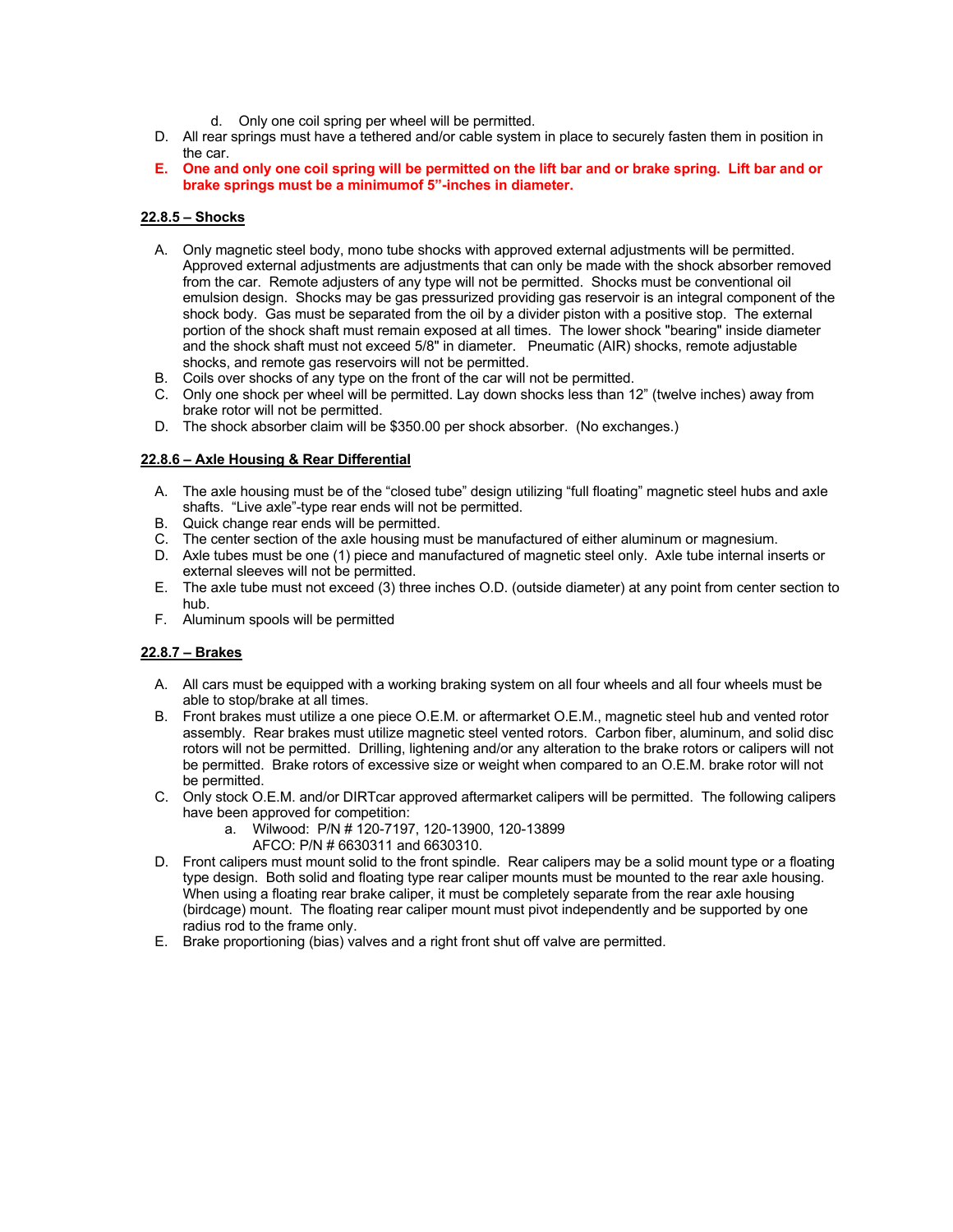#### **22.9 – Wheels & Tires**

- A. The tire rule may be amended by bulletin.<br>B. The only tires approved for DIRTcar comp
- The only tires approved for DIRTcar competition are the Hoosier: M-30S and M-60 compounds in the DIRTcar plated tire 26.5/8.0/15 or 27.5/8.0/15. The maximum width of the tire will be 9" inches.
- C. The M-60 may be used as a right rear option tire.
- D. NO GROOVING allowed.
- E. Siping permitted on M-30 and M-60.
- F. Recapping of an approved tire is not permitted.
- G. Any local track and/or DIRTcar official can confiscate any tire at any time and during any DIRTcar event to be evaluated and analyzed including verification using a tire durometer. Tires may also be submitted for further chemical analysis.
- H. Defacing or altering any of the manufacturer's identification markings, letters, words, numbers, on any tire will not be permitted.
- I. Any alteration of tires may result in immediate suspension from all DIRTcar racetracks and/or events and/or penalties deemed appropriate by local track and/or DIRTcar and/or World Racing Group Supervisory Officials.
- J. Tire softeners and/or chemicals designed to alter the chemical characteristics of the tire and/or the tire surface will not be permitted.
- K. Bead locks will be permitted on the right side only.
- L. Wheel discs shall be fastened to the wheel using a minimum of three (3)-5/16 inch or (3)  $\frac{1}{4}$  inch diameter magnetic steel hex head bolts.
- M. The use of wheel discs with any other type of fastener will not be permitted.
- N. As an option, a wheel cover with minimum of (5) five steel Zeus fasteners mounting points may be approved.
- O. Only 8-inch DIRTcar approved and labeled racing wheels will be permitted. Wheels must not weigh over 30 pounds.
- P. All wheels must be conventional one-piece magnetic steel and must be mounted with lug nuts. Aluminum, plastic and/or carbon fiber wheels will not be permitted.
- Q. All wheels must be fastened to the hub with five lug nuts.
- R. Wheel spacers are permitted. Wheel spacers may only be manufactured from magnetic steel or aluminum. Exotic, heavy metals are not permitted. Wheel spacers must not exceed one (1) inch in thickness. Wheel spacers must not exceed a 6-1/2 inch outside diameter.
- S. Approved fastening (nut assembly) systems:
	- a. Keyser Manufacturing Part #100 7-101.
		- b. Wehrs Manufacturing Part # WM377A-312 Aluminum 5/16 / WM377S-312 Steel 5/16
		- c. Triple X Chassis Part # SC-WH-7810 (for a 1" spring) / SC-WH-7820 (for a 1 3/8" spring)
		- d. Pit Stop USA Part #:
		- e. Smith Precision Products Part # MC-516-18

#### **22.10 – Personal Protection Equipment**

#### **(See section 3.0 for requirements)**

#### **22.11 – Roll Cage**

- A. All cars must have a roll cage. The roll cage must be approved prior to competition and it must be welded to the frame. The driver's head must not protrude above the top of the roll cage with
- B. the driver's helmet on. The top of the roll cage must extend above the top of the driver's helmet by a minimum of one (1) inch. The entire roll cage and all roll bar pieces must be fabricated from magnetic steel a minimum of .095" in thickness.
- C. The driver and right-side door bars must be parallel to the ground and located perpendicular to the driver. There must be right side door bars. The side bars must be welded to the front and rear of the roll cage. No brazing or soldering is permitted. The door bars must have a minimum thickness of .095" and must have a minimum of 1-1/2" diameter. On the driver's side, there will be a minimum of three (3) door bars.
- D. Foot protection is mandatory. One piece of magnetic steel tubing, a minimum .095" in thickness, must be fastened and/or welded across the back of the engine with vertical tubing a minimum of .095" thick.
- E. The door side roll bars are mandatory and must extend into the door panels.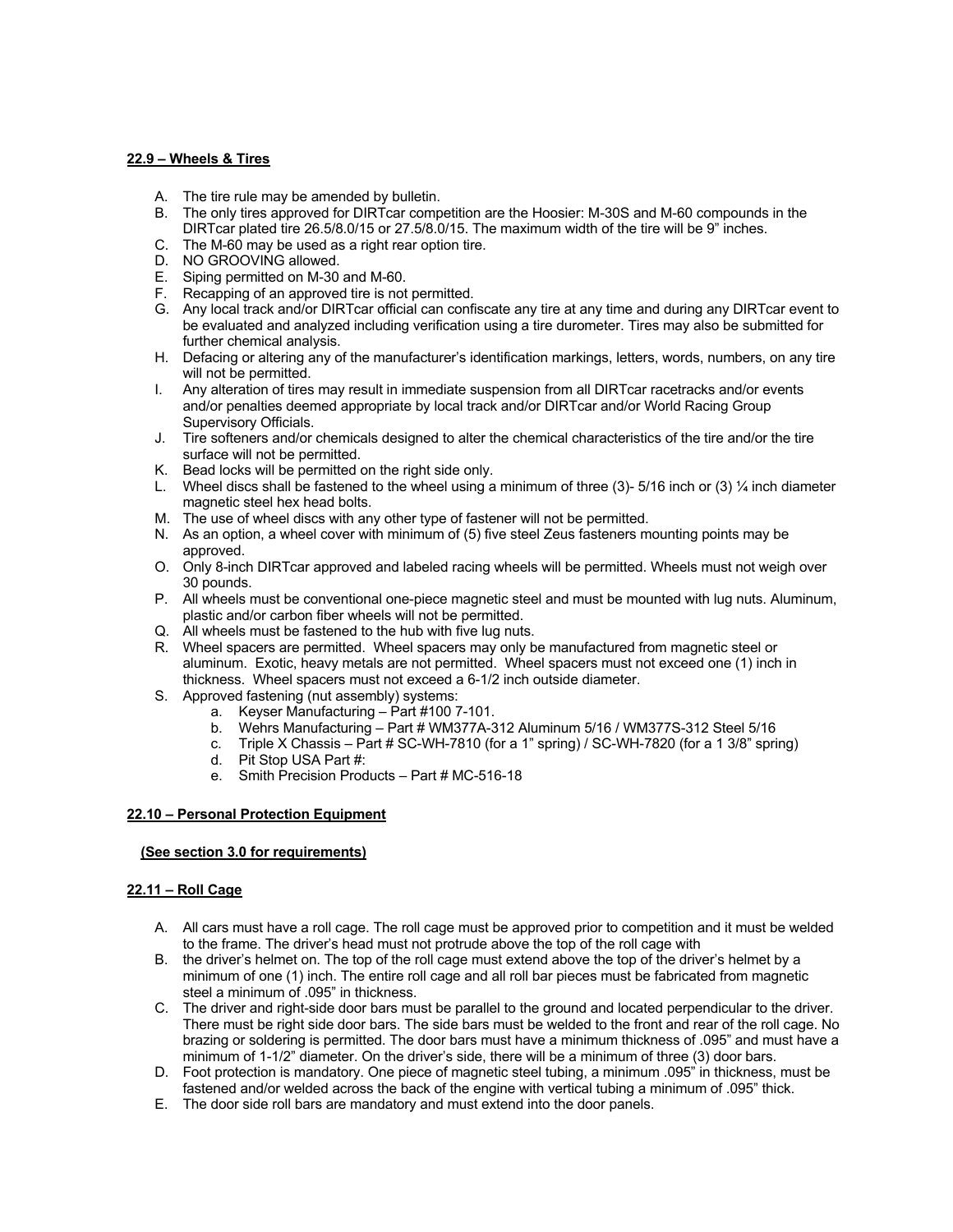- F. The roll cage must consist of continuous hoops that are no less than 1-1/2" in diameter and must a minimum thickness of .095".
- G. The roll cage must be mounted securely (welded) to the frame in a minimum of 6 (six) places.
- H. The roll cage must consist of a configuration of front and rear hoops connected by tubing on the sides and/or side hoops. Roll cage must be securely supported and braced. Gussets to brace any portion of the roll cage will be permitted.

#### **22.12 – Other**

- A. All electronic and/or computerized wheel spin and/or acceleration retardation traction control devices will not be permitted. Controlled timing devices attached to or controlling accelerator or rotation of wheel will not be permitted. GPS and/or any other type of electronic tracking and/or locating device will not be permitted.
- B. All traction control devices utilizing wheel sensors and/or any means of measuring ground speed to control wheel spin will not be permitted.
- C. Adjustable ping control devices, dial a chip controls, timing controls or automated throttle controls will not be permitted in cockpit or driver accessible areas. D.) Adjustable restrictor plates will not be permitted.
- D. Any remotely controlled components inside or outside the cockpit of any competitor's racecar will not be permitted.
- E. Radios or devices for transmitting voice or data will not be permitted, either in the racecar or on anyone connected with the car.
- F. The uses of pit boards or colored flashlights are prohibited

#### **22.13 – Series Decals & Patches**

- A. All participants shall display required decals as provided on decal verification sheet to be allowed to compete.
- B. Series Decal on both side of the car is mandatory, Drivers series patch mandatory to receive point fund distribution.
- C. To receive any contingency sponsorship awards, team must meet the requirements of the award such as; decals, patches, product use, product verification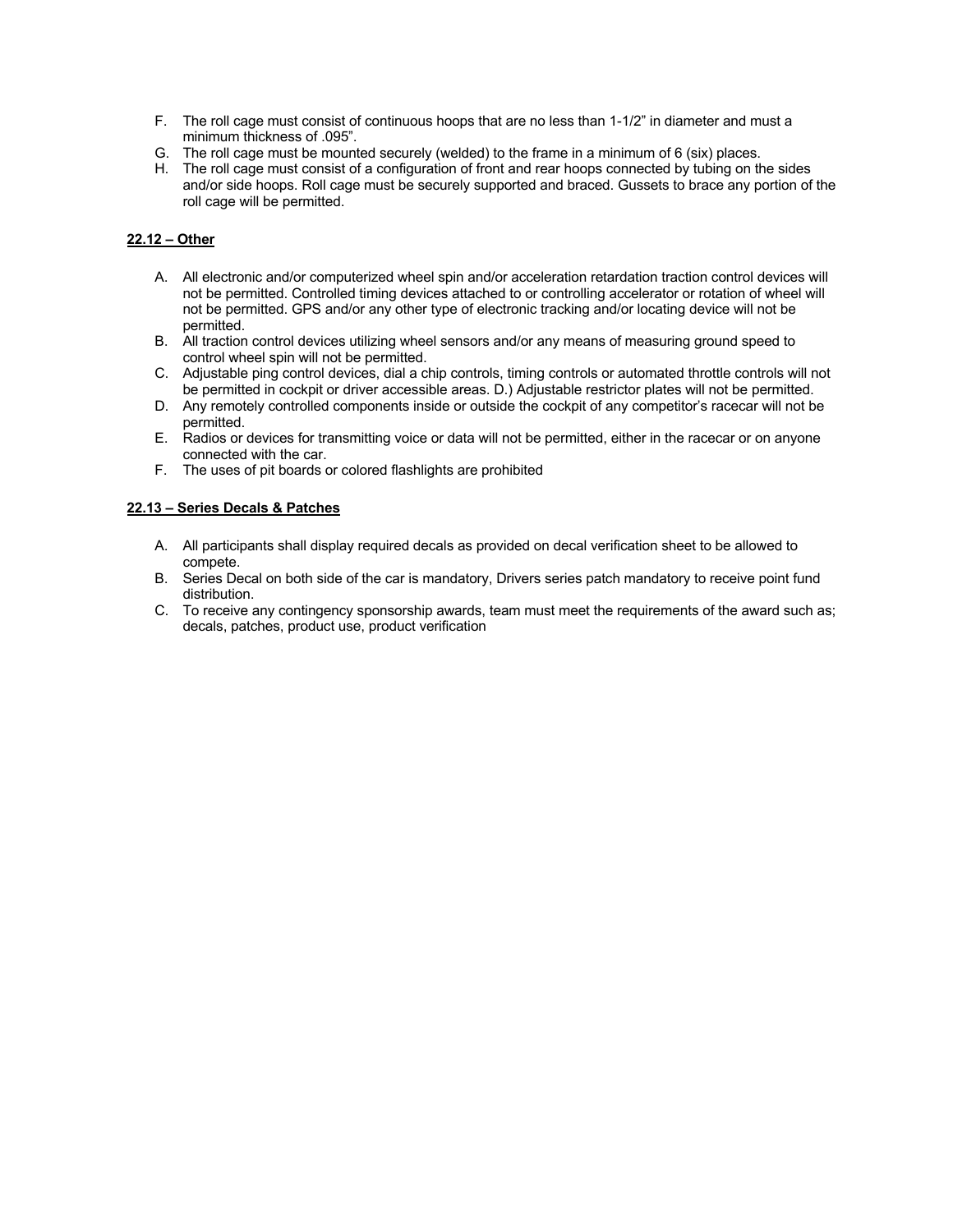#### **22.14 – Drawings**

- A. Window opening 12" Min 18" Max
- **B.** Front edge of roof to interior deck 11" Min
- C. Rear edge of roof to interior deck 12" Min
- **D.** Highest point of roof to ground 42" Min 52" Max
- E. Center of front wheel to front edge of front bumper 42"
- F. Wheelbase: Center of rear wheel to center of front wheel 108" Min 112" Max
- G. Center of rear wheel to front edge of door 72" Max
- H. Center of rear wheel to rear edge of quarter panel 34" Min 47" Max
- I. Center of lowest bar on rear bumper to ground 16" Min 20" Max
- J. Deck height to ground 28" Min 38" Max
- K. Rear sail panel height 2" Max
- L. Sail panel curve from rear of roof to rear of panel 2" Max
- M. Sail panel bow from bottom to roof 2" Max



#### ACCEPTABLE ALTERNATE ROOF POSTS

(Window openings must be same on both sides)